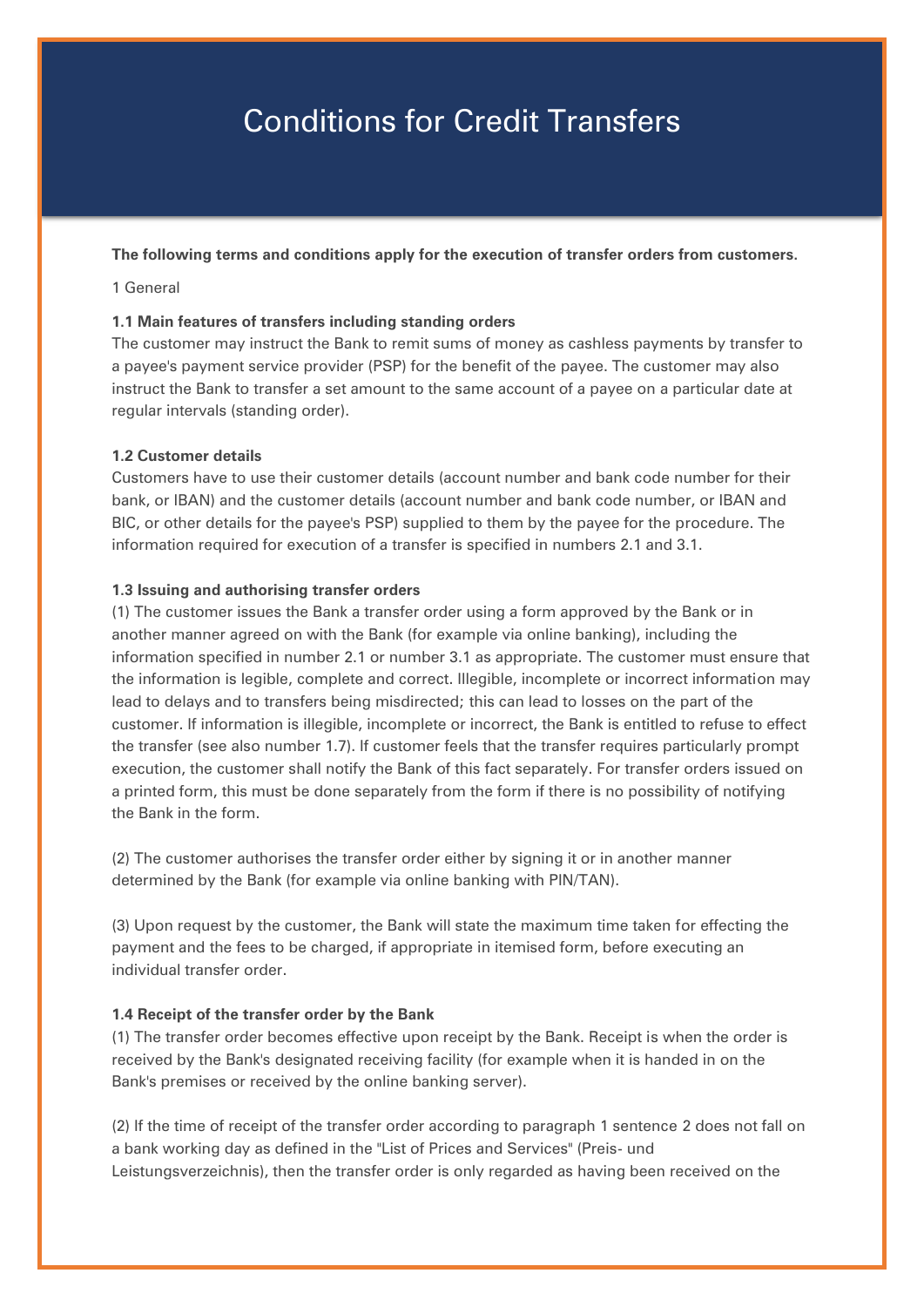following bank working day.

(3) If the transfer order is received after the acceptance deadline specified at the Bank's receiving facility or in the "List of Prices and Services", then the transfer order is only regarded as having been received on the following bank working day for the purpose of determining the maximum time taken (see number 2.2).

## **1.5 Cancellation of transfer orders**

(1) Once the transfer order has been received by the Bank (see number 1.4 paragraphs 1 and 2) it is no longer possible for the customer to cancel it. Up to this time it is possible to cancel the order by declaring this to the Bank.

(2) If the Bank and the customer have agreed on a particular date for execution of the transfer (see number 2.2.2 paragraph 2), the customer may cancel the transfer or standing order (see number 1.1) by the end of the bank working day preceding the agreed date. The bank working days are listed in the "List of Prices and Services". Once the cancellation of a standing order has been received by the Bank in time, no further transfers will be made on the basis of the previous standing order.

(3) After the deadlines referred to in paragraphs 1 and 2, the transfer order can only be cancelled if agreed between the customer and the Bank. The agreement is effective if the Bank manages to prevent execution of the order or to recover the amount transferred. [The Bank will charge the fee referred to in the "List of Prices and Services" for processing such a cancellation by the customer.]

### **1.6 Execution of the transfer order**

(1) The Bank will execute the customer's transfer order when the information required for execution has been provided (see numbers 2.1 and 3.1) in the agreed manner (see number 1.3 paragraph 1), the transfer order has been authorised by the customer (see number 1.3 paragraph 2) and either sufficient credit is available in the order currency to be able to execute the transfer or a sufficient loan has been granted (conditions for execution).

(2) The Bank and other payment service providers involved in the execution of the transfer are only entitled to execute the transfer on the basis of the payee's customer details (see number 1.2) provided by the customer.

(3) The Bank shall inform the customer at least once a month of any transfers effected in the manner agreed for account information. The method and timing of notification for customers who are not consumers may be agreed separately.

### **1.7 Refusal to execute transfers**

(1) If the conditions for execution (see number 1.6 paragraph 1) are not met, the Bank may refuse to execute the transfer. The Bank will notify the customer of this without delay, but in any event within the time limit agreed in number 2.2.1 or number 3.2, as appropriate. This notification may be provided in the manner agreed for account information. The Bank will as far as possible state the reasons for the rejection and the possibilities for correcting the errors which led to the rejection.

(2) If the Bank recognises that customer details provided by the customer cannot be allocated to a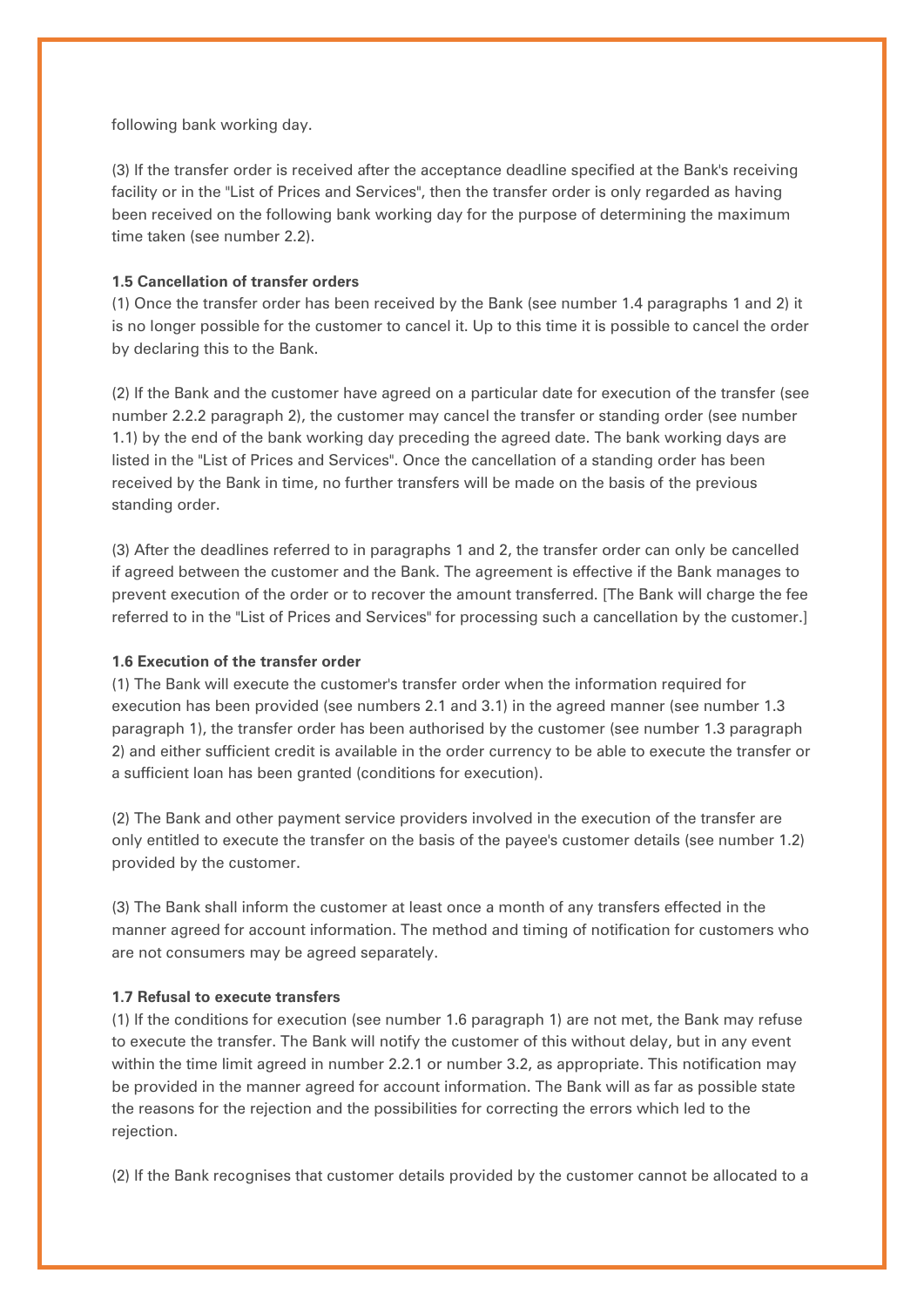payee, payment account or PSP of the payee, the Bank will inform the customer of this without delay and if appropriate repay the amount transferred to the customer.

[(3) The Bank will charge the fee referred to in the "List of Prices and Services" for reporting a legitimate refusal.]

## **1.8 Transmission of transfer data**

When executing the transfer, the Bank will transmit the data contained in the transfer (transfer data) to the payee's PSP directly or with the involvement of third parties. The payee's PSP may provide the payee with the transfer data, also including the payer's account number or International Bank Account Number (IBAN), in part or in full. For cross-border transfers and urgent domestic transfers the transfer data can be forwarded to the payee's PSP via the Society for Worldwide Interbank Financial Telecommunication (SWIFT) messaging system in Belgium. SWIFT will temporarily store the transfer data in its data processing centres in the European Union, Switzerland and the USA for system security reasons.

## **1.9 Reporting unauthorised or incorrectly executed transfers**

The customer shall notify the Bank without delay after noticing any unauthorised or incorrectly executed transfer orders.

## **1.10 Fees**

# **1.10.1 Fees for consumers as customers for transfers inside Germany and to other states of the European Economic Area (EEA) in euros or in another EEA currency**

The fees for credit transfers are set out in the "List of Prices and Services". Any changes to fees shall be offered to the customer in text form no later than two months before their entry into force. If the customer has agreed on an electronic communication channel with the Bank within the framework of the business relationship, the changes may also be offered through this channel. The changes shall be deemed to have been approved by the customer unless the customer has given notice of rejection before the proposed date of entry into force. The Bank shall expressly draw attention to this in its offer.

If the customer is offered changes to fees, the customer may terminate the business relationship free of charge and with immediate effect before the proposed date of entry into force of the changes. The Bank shall expressly draw attention to this right of termination in its offer.

## **1.10.2 Fees for other items**

The rules in number 12 paragraphs 1 to 6 of the General Business Conditions (AGB-Banken) apply to fees and fee changes

- for transfers to states outside the EEA (third states) or
- for transfers inside Germany or to other EEA states in currencies of a state outside the EEA (third state currencies) and
- for transfers by customers who are not consumers

### **1.11 Exchange rate**

If the customer issues a transfer order in a currency different from the account currency, the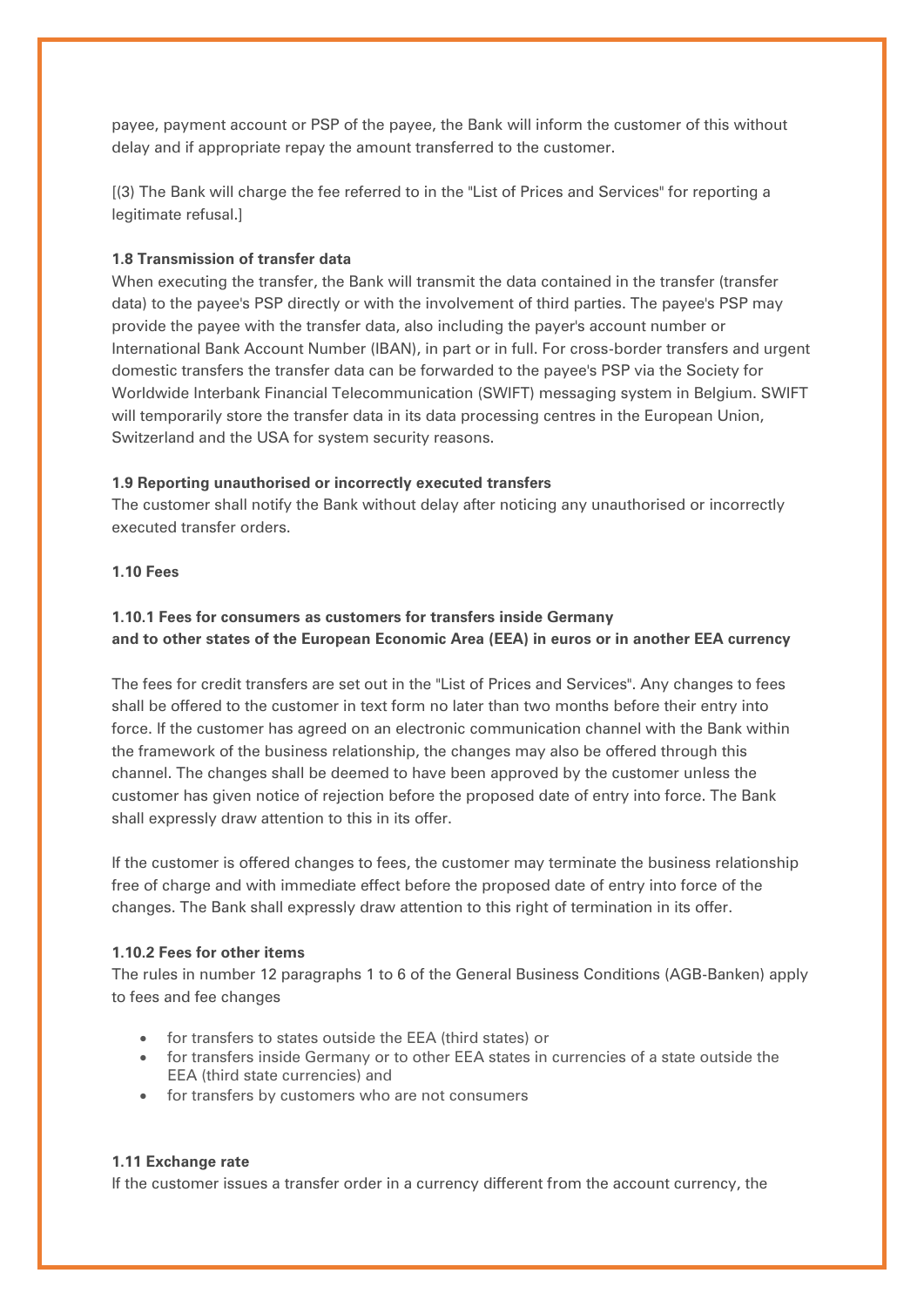account will nevertheless be charged in the account currency. The exchange rate for such transfers shall be determined on the basis of the conversion provision in the "List of Prices and Services".

Any change in the reference exchange rate in the conversion provision will become effective immediately and without any prior notice to the customer. The reference exchange rate will be made available by the Bank or is taken from a publicly available source.

## **1.12 Reporting requirements under foreign trade law**

The customer shall observe the reporting requirements under foreign trade law.

## **1.13 Out-of-court dispute resolution and other possibilities for lodging complaints**

The customer may have any disputes with the Bank resolved by the German private banks' Ombudsman. Where disputes resulting from the scope of application of the law on payment services (sections 675c to 676c of the German Civil Code (Bürgerliches Gesetzbuch)) are involved, customers who are not consumers may also request their resolution by the German private banks' Ombudsman. Further details are set out in the "Rules of procedure for the settlement of customer complaints in the German private commercial banking sector", which are available on request or can be downloaded from the internet at www.bankenverband.de. Complaints should be addressed in writing to the Customer Complaints Office at the Bundesverband deutscher Banken (Association of German Banks), Postfach 04 03 07, 10062 Berlin.

Furthermore, the customer has the possibility of complaining about breaches of the Payment Services Regulation Act (Zahlungsdiensteaufsichtsgesetz – ZAG), sections 675c to 676c of the German Civil Code (Bürgerliches Gesetzbuch – BGB) or Article 248 of the Introductory Act to the German Civil Code (Einführungsgesetz zum Bürgerlichen Gesetzbuch – EGBGB) by the Bank by writing to or providing a statement taken down in writing at the Federal Financial Supervisory Authority (Bundesanstalt für Finanzdienstleistungsaufsicht), Graurheindorfer Straße 108, 53117 Bonn and Lurgiallee 12, 60439 Frankfurt at any time.

2 Transfers inside Germany and to other states of the European Economic Area (EEA) in euro or

in other EEA currencies

## **2.1 Required details**

The customer must provide the following details in the transfer order:

- Name of payee,
- Payee's account number and bank code number or name of payee's PSP, or payee's International Bank Account Number (IBAN) and Bank Identification Code (BIC) of payee's PSP,
- Currency (if appropriate in code form according to schedule 1), Amount,
- Customer's name,
- Customer's account number [and bank code number]

[and – for cross-border transfers including the instruction "shared / both" regarding sharing of costs between the customer and the payee.]

# **2.2 Maximum time limit for execution**

# **2.2.1 Length of time limit**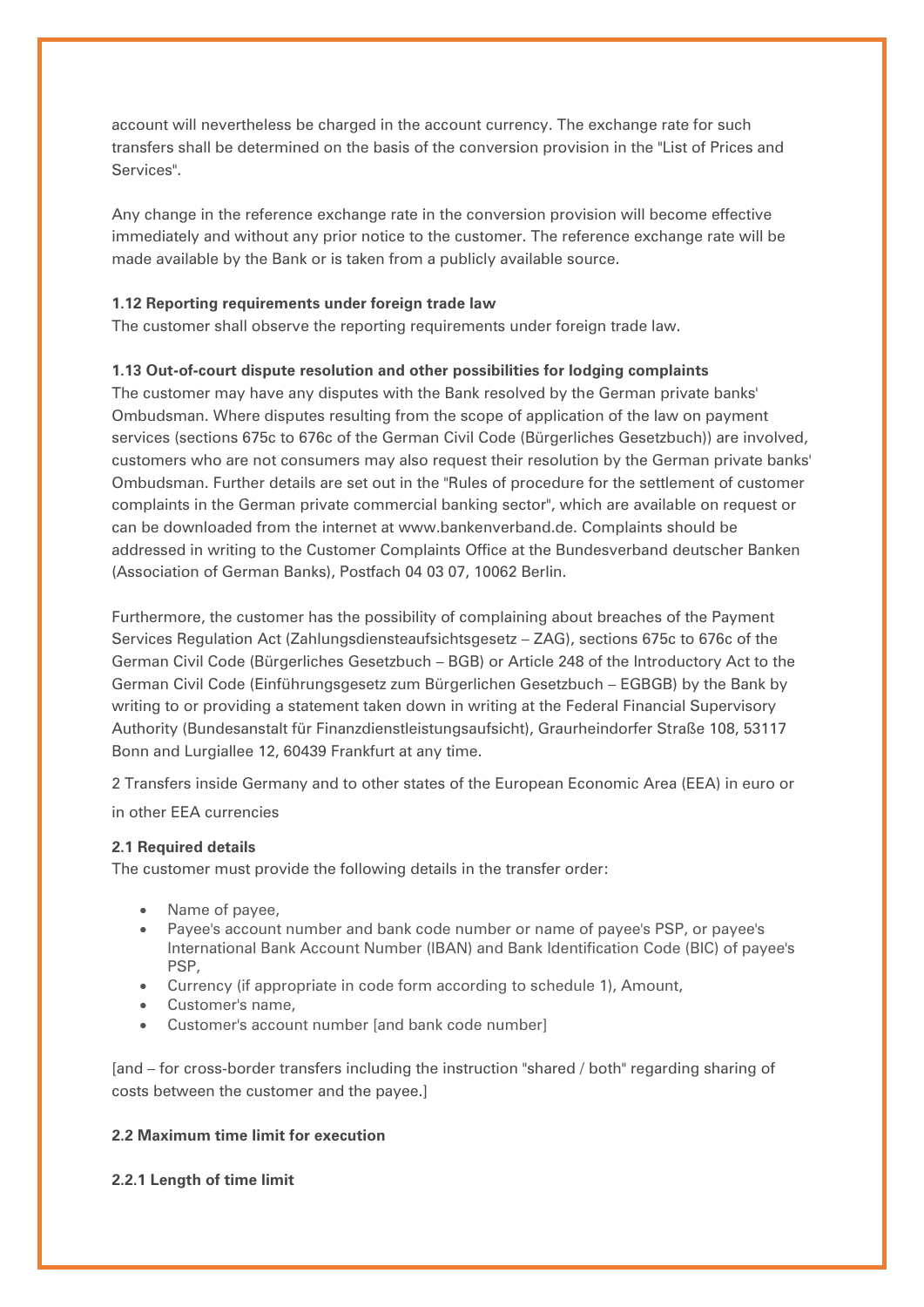The Bank is required to ensure that the amount transferred is received by the payee's PSP no later than the end of the time limit for execution set out in the "List of Prices and Services".

### **2.2.2 Start of time limit for execution**

(1) The time limit for execution begins at the time the customer's transfer order is received by the Bank (see number 1.4).

(2) If the Bank and the customer agree that execution of the transfer should begin on a particular date or at the end of a particular period or on the date on which the customer has provided the Bank with the required sum in the order currency, then the date stated in the order or otherwise agreed shall determine the start of the time limit for execution. If the agreed date does not fall on a bank working day, then the time limit for execution shall begin on the following working day. The bank working days are set out in the "List of Prices and Services".

(3) The time limit for executing transfer orders in a currency different from that of the customer's account only begins on the date on which the amount transferred is available in the order currency.

## **2.3 Customer claims for reimbursement and damages**

## **2.3.1 Reimbursements in the case of unauthorised transfers**

In the event of an unauthorised transfer (see number 1.3 paragraph 2) the Bank is not entitled to reimbursement of its expenses from the customer. It is required to reimburse the transferred amount to the customer without delay, and if the amount is charged to an account of the customer, to return the account to the state it would have been in if the unauthorised transfer had not been charged to it.

# **2.3.2 Reimbursements in the event of failure to effect an authorised transfer or incorrect execution**

(1) In the event of failure to effect an authorised transfer or incorrect execution of an authorised transfer, the customer may stipulate that the Bank reimburses the amount transferred without delay and without any deductions where the payment was not made or was incorrect. If the amount was charged to the customer's account, the Bank shall return the account to the state it would have been in if there had been no failure to effect the payment transaction or if the payment transaction had been executed correctly. If the Bank or third party to which the Bank has passed the order for further execution has deducted charges from the amount transferred, the Bank shall remit the amount deducted for the benefit of the payee without delay.

(2) In addition to paragraph 1, the customer may also call on the Bank to reimburse any charges and interest invoiced or charged to the customer's account in connection with the failure to effect the transfer or the incorrect execution.

(3) If the incorrect execution of the transfer is due to the transfer only having been received by the payee's PSP after expiry of the time limit for execution according to number 2.2.1 (delay), then the claims under paragraphs 1 and 2 are excluded. If the customer has suffered losses due to the delay, the Bank shall be liable in accordance with number 2.3.3., and for customers who are not consumers in accordance with number 2.3.4.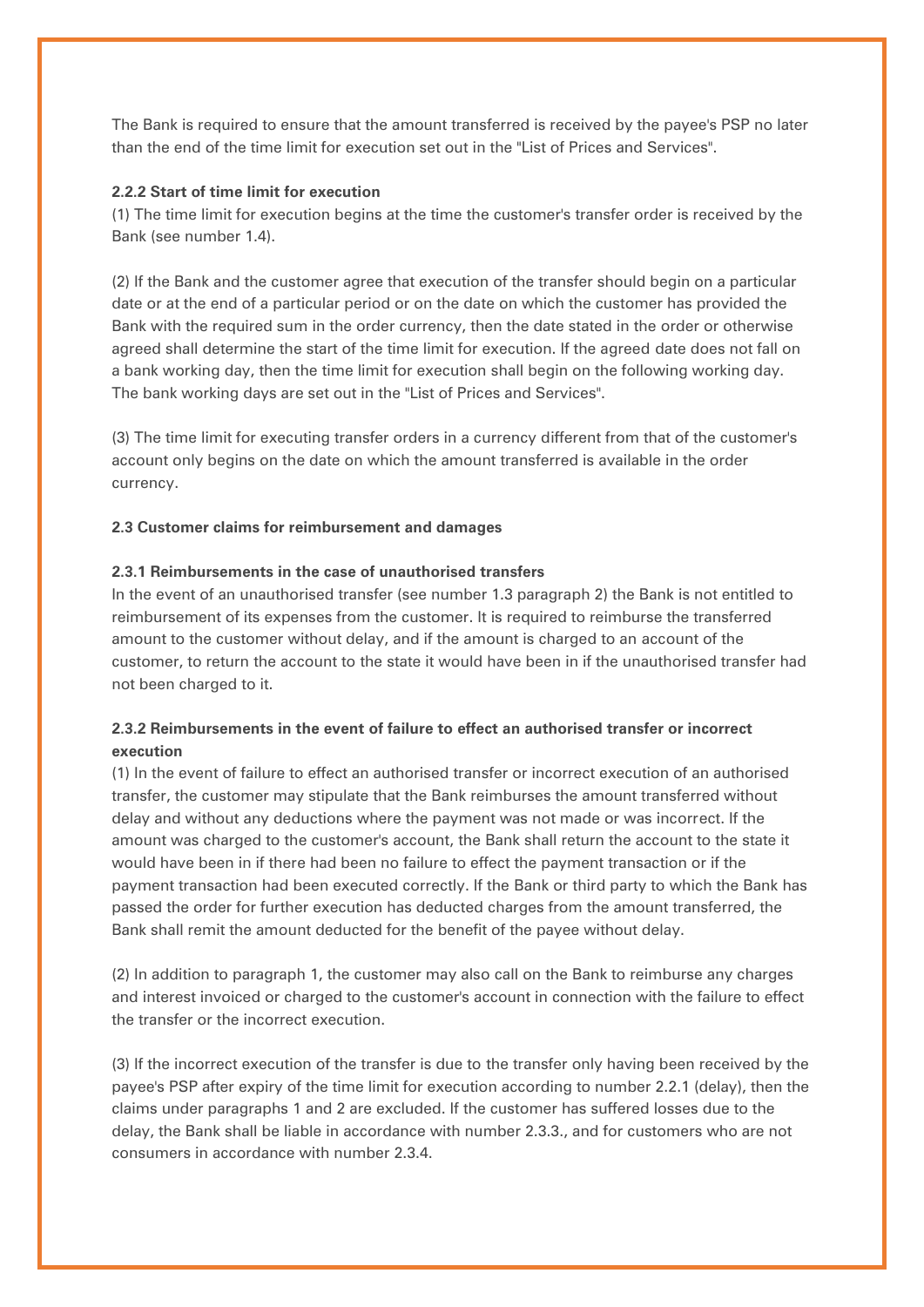(4) If a transfer was not effected or executed incorrectly, then upon request by the customer the Bank will track the payment transaction and report the findings to the customer.

## **2.3.3 Damages**

(1) In the event of failure to effect an authorised transfer, incorrect execution of an authorised transfer or unauthorised transfer, the customer can require the Bank to compensate any losses not already covered by numbers 2.3.1 and 2.3.2. This does not apply if the Bank is not responsible for the breach of duty. The Bank shall be liable for any fault for which a third party to which an order is passed for further execution is responsible as if it were the Bank's own fault unless the material cause is at a third party which was specified by the customer. If the customer has contributed to the occurrence of loss due to negligent conduct, the principles of contributory negligence shall determine to what extent the Bank and the customer have to bear the loss.

(2) Liability according to paragraph 1 is limited to EUR 12,500. This limit of liability does not apply

- for unauthorised transfers,
- in the event of damage caused intentionally or by gross negligence on the part of the Bank,
- for risks specifically assumed by the Bank, and
- for the interest losses if the customer is a consumer.

**2.3.4 Claims for damages by customers who are not consumers in the event of failure to effect authorised transfers, incorrectly executed authorised transfers or unauthorised transfers** Notwithstanding the claims for reimbursement in number 2.3.2 and claims for damages in number 2.3.3, in the event of failure to effect authorised transfers, incorrectly executed authorised transfers or unauthorised transfers customers who are not consumers only have claims to damages in accordance with the following rules (in addition to any claims for return under section 667 German Civil Code and sections 812 et seqq. German Civil Code):

- The Bank shall be liable for its own fault. If the customer has contributed to the occurrence of the loss by any own fault, the principles of contributory negligence shall determine to what extent the Bank and the customer have to bear the loss.
- The Bank shall not be liable for the fault of any third parties it entrusts with further execution of the order. In such cases, the Bank's liability is limited to the careful selection and instruction of the first third party on to which the order is passed (order passed on to a third party).
- The value of any claim for damages by the customer is limited to the amount transferred plus the fees and interest charged by the Bank. If claims for consequential damages are involved, then the claim is limited to a maximum of EUR 12,500 per transfer. These limitations of liability do not apply for damage caused intentionally or by gross negligence on the part of the Bank or for risks specifically assumed by the Bank

### **2.3.5 Exclusion of liability and objections**

(1) Liability of the Bank under numbers 2.3.2 to 2.3.4 is excluded if

- the Bank demonstrates to the customer that the amount transferred was received by the payee's PSP on time and without deductions, or
- the transfer was effected in accordance with incorrect customer details for the payee provided by the customer. However, in this case the customer may stipulate that the Bank endeavours as far as possible to recover the payment amount. [The Bank will charge the fee set out in the "List of Prices and Services" for this recovery.]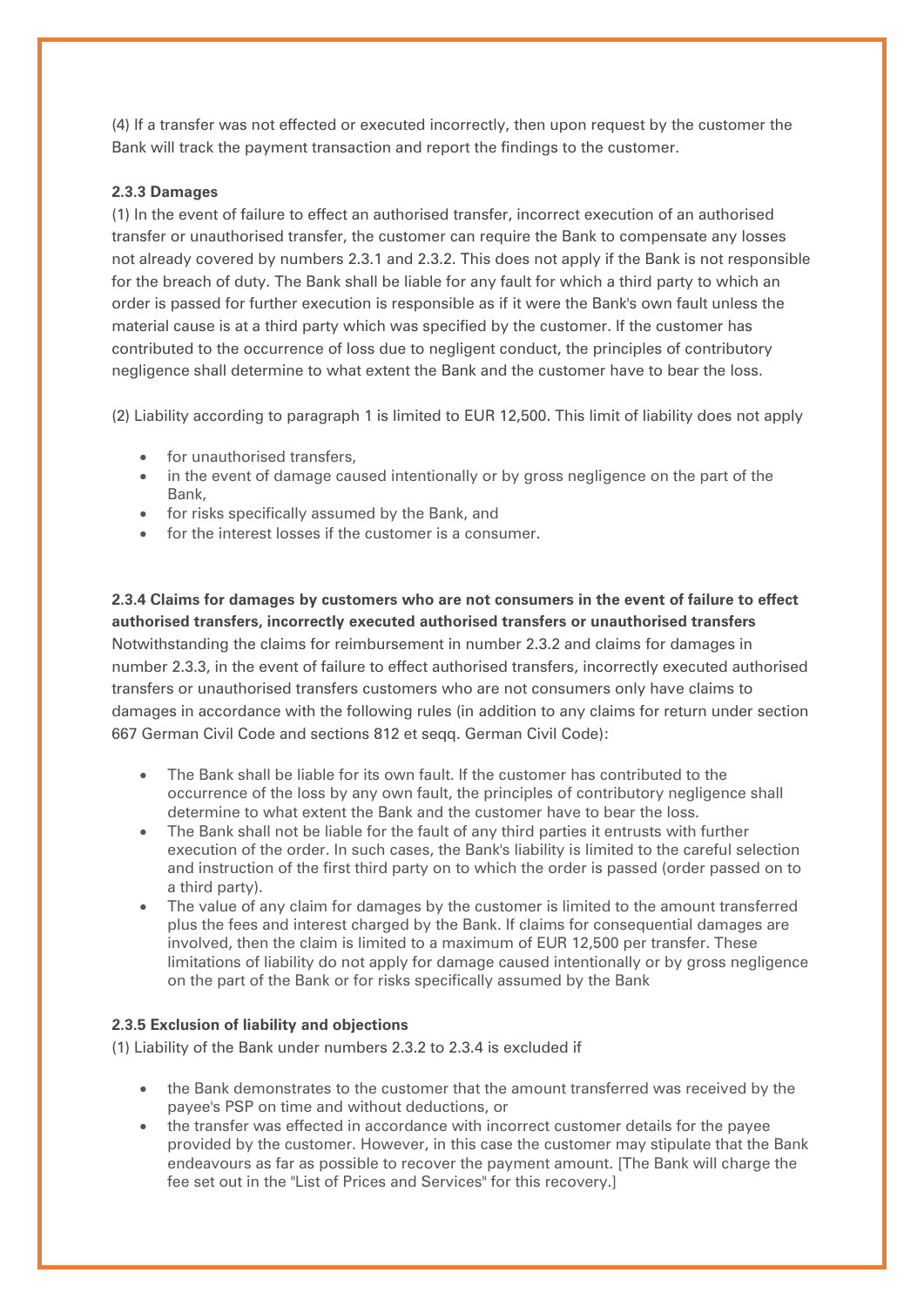(2) Claims by the customer under numbers 2.3.1 to 2.3.4 and objections made to the Bank by the customer on account of failure to effect transfers, incorrectly executed transfers or unauthorised transfers are excluded if the customer has not notified the Bank of this within 13 months of the date on which the charge for an unauthorised or incorrectly executed transfer is debited at the latest. The time limit only starts when the Bank has notified the customer of the debit entry for the transfer in the manner agreed for account information no later than one month following the debit entry; otherwise, the date of notification determines the start of the time limit. The customer may also make claims for damages under number 2.3.3 after expiry of the time limit in sentence 1 if the customer was prevented from observing this time limit without being at fault.

(3) Claims by the customer are excluded if the circumstances justifying a claim

- are based on an unusual and unforeseeable event that is bevond the Bank's control and its consequences could not have been avoided despite due care having been exercised, or
- were effected by the Bank due to a statutory requirement.

3 Transfers inside Germany and to other states in the European Economic Area (EEA) in currencies of a state outside the EEA (third state currency) and transfers to states outside the EEA (third states)

### **3.1 Required details**

The customer must provide the following details for execution of the transfer:

- Payee's name,
- Payee's International Bank Account Number (IBAN) or account number,
- Bank Identification Code (BIC); if the BIC is unknown, the bank code number has to be stated for transfers inside Germany and for transfers to other states the full name and address of the payee's PSP,
- Country of destination (in code form according to schedule 1 if appropriate),
- Currency (in code form according to schedule 1 if appropriate),
- Amount,
- Customer's name,
- Customer's account number [and bank code number] or IBAN.

## **3.2 Time limit for execution**

The transfers will be effected as soon as possible.

### **3.3 Customer claims for reimbursement and damages**

### **3.3.1 Liability of the Bank for unauthorised transfers**

(1) In the event of an unauthorised transfer (see number 1.3 paragraph 2 above), the Bank is not entitled to reimbursement of its expenses from the customer. It is obliged to reimburse the payment amount to the customer without delay, and if the amount is charged to an account of the customer, the account shall be returned to the state it would have been in if the unauthorised transfer had not been charged to it.

(2) In the event of losses resulting from an unauthorised transfer, the Bank shall be liable for its own fault. If the customer has contributed to the occurrence of loss due to negligent conduct, the principles of contributory negligence shall determine to what extent the Bank and the customer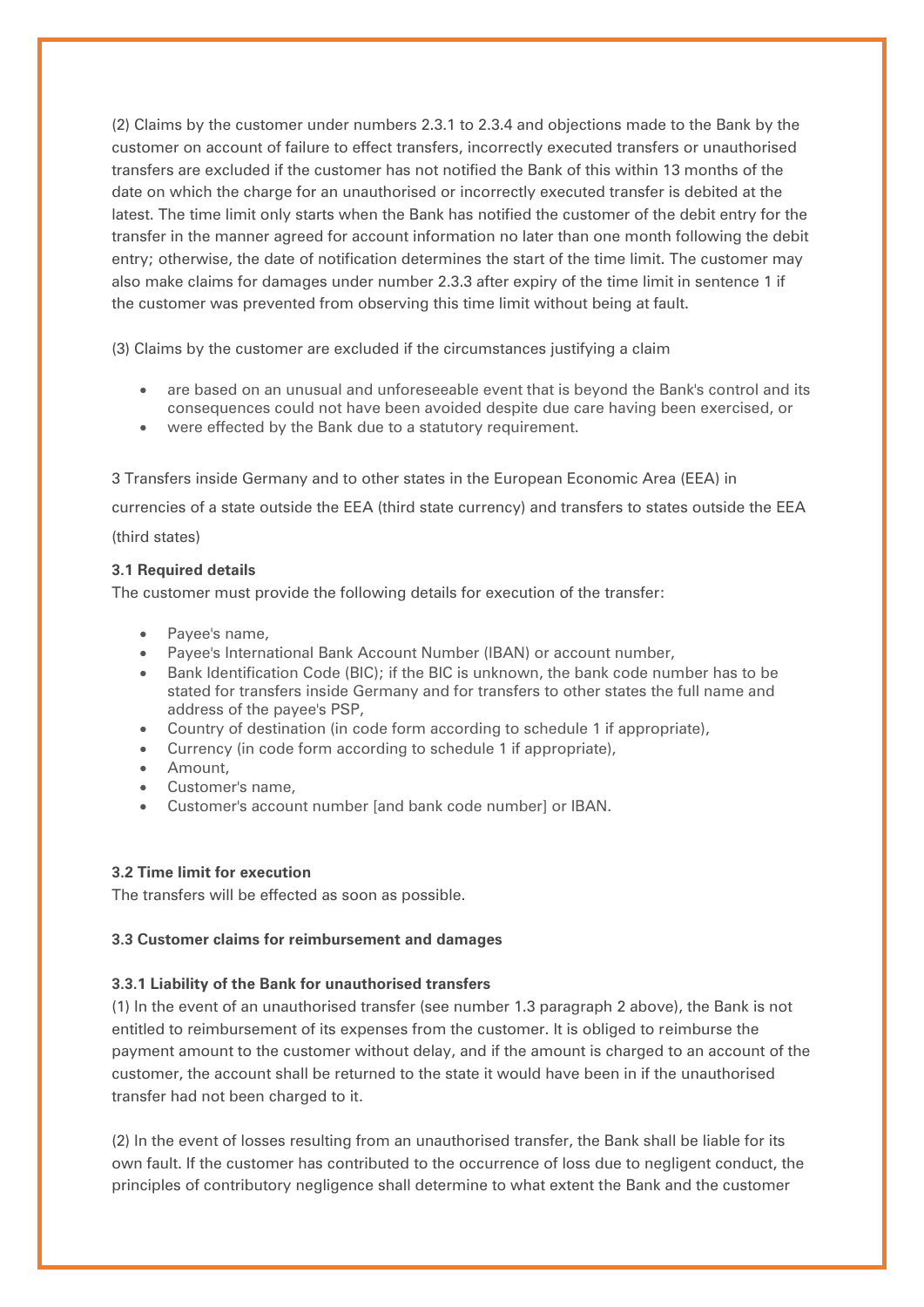have to bear the loss.

## **3.3.2 Liability in the event of failure to effect a transfer or incorrect execution**

In the event of failure to effect authorised transfers, incorrectly executed authorised transfers or unauthorised transfers customers only have claims to damages in accordance with the following rules (in addition to any claims for return under section 667 German Civil Code and sections 812 et seqq. German Civil Code):

- The Bank shall be liable for its own fault. If the customer has contributed to the occurrence of the loss by any own fault, the principles of contributory negligence shall determine to what extent the Bank and the customer have to bear the loss.
- The Bank shall not be liable for the fault of any third parties it entrusts with further execution of the order. In such cases, the Bank's liability is limited to the careful selection and instruction of the first third party on to which the order is passed (order passed on to a third party).
- The Bank's liability is limited to a maximum of EUR 12,500 per transfer. This limitation of liability does not apply for damage caused intentionally or by gross negligence on the part of the Bank or for risks specifically assumed by the Bank.

## **3.3.3 Exclusion of liability and objections**

(1) The customer does not have any right to claim on account of incorrect execution of a transfer under number 3.3.2 if

- the transfer was effected in accordance with incorrect customer details for the payee provided by the customer, or
- the Bank demonstrates to the customer that the amount transferred was received by the payee's PSP in due form

(2) Claims by the customer under numbers 3.3.1 und 3.3.2 and objections by the customer against the Bank on account of failure to effect transfers, incorrectly executed transfers or unauthorised transfers are excluded if the customer has not notified the Bank of this 13 months after the date on which the charge for an unauthorised or incorrectly executed transfer is debited at the latest. The time limit only starts when the Bank has notified the customer of the debit entry for the transfer in the manner agreed for account information no later than one month following the debit entry; otherwise, the date of notification determines the start of the time limit. The customer may also make claims for damages under number 2.3.3 after expiry of the time limit in sentence 1 if the customer was prevented from observing this time limit without being at fault.

(3) Claims by the customer are excluded if the circumstances justifying a claim

- are based on an unusual and unforeseeable event that is beyond the Bank's control and its consequences could not have been avoided despite due care having been exercised, or
- were effected by the Bank due to a statutory requirement.

**Schedule: List of codes for country of destination and currency**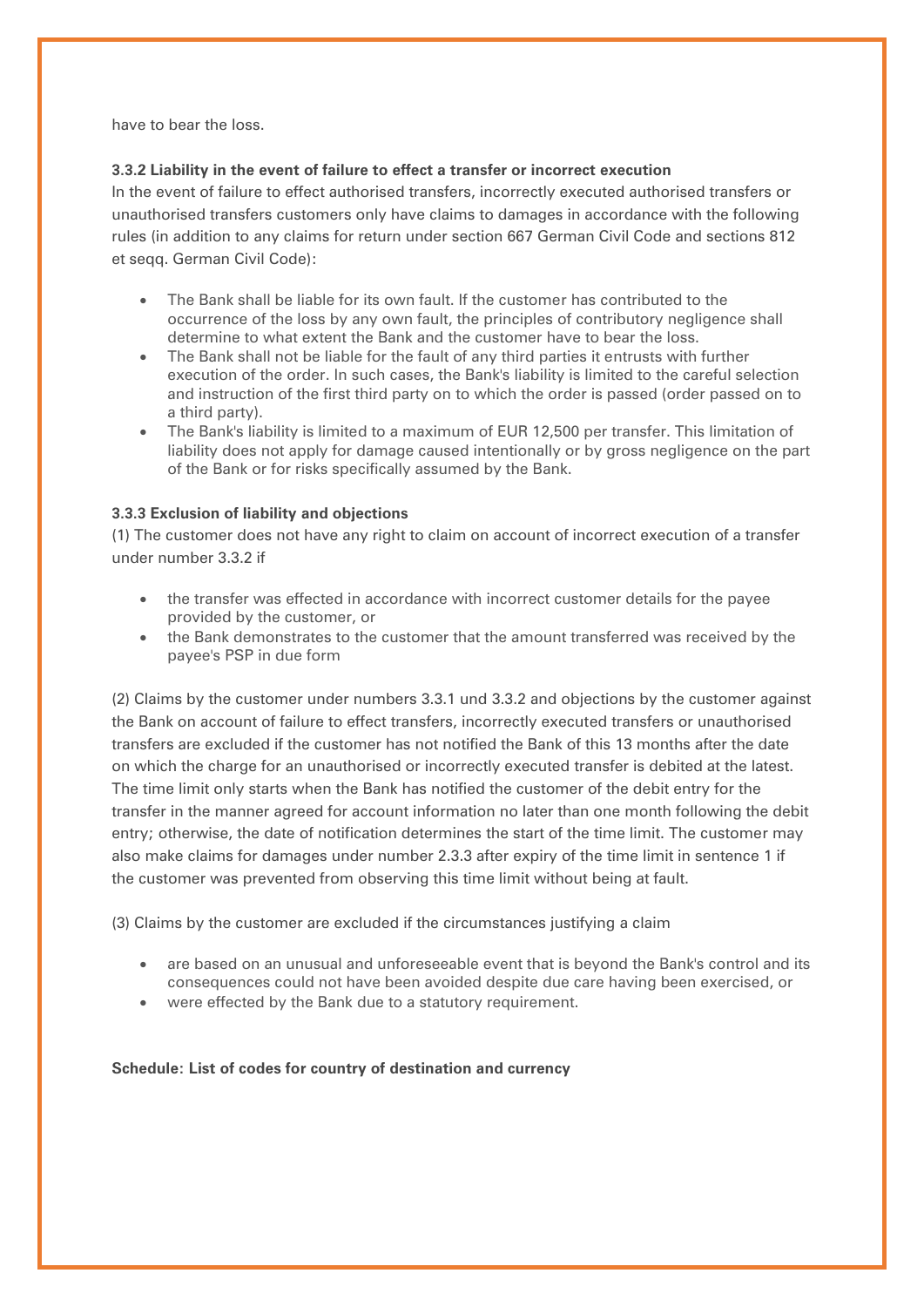| Country of<br>destination<br>Code   | <b>Country Code</b>    | Currency Code            |
|-------------------------------------|------------------------|--------------------------|
| Austria                             | AT                     | euro EUR                 |
| Belgium                             | <b>BE</b>              | euro EUR                 |
| <b>Bulgaria</b>                     | BG                     | <b>Bulgarian lew BGN</b> |
| Canada                              | <b>CA</b>              | Canadian dollar CAD      |
| Croatia                             | <b>HR</b>              | Croatian kuna HRK        |
| Czech<br>Republic                   | CZ                     | Czech koruna CZK         |
| Denmark                             | <b>DK</b>              | Danish krone DKK         |
| Estonia                             | EE                     | Estonian kroon EEK       |
| Finland                             | F1                     | euro EUR                 |
| France                              | <b>FR</b>              | euro EUR                 |
| <b>British</b><br>pound<br>sterling | <b>GB</b>              | <b>GBP</b>               |
| Greece                              | GR                     | euro EUR                 |
| Hungary                             | HU                     | Hungarian forint HUF     |
| Iceland                             | IS                     | Icelandic króna ISK      |
| Ireland                             | IE                     | euro EUR                 |
| Italy                               | IT                     | euro EUR                 |
| Japan                               | <b>JP</b>              | Japanese yen JPY         |
| Latvia                              | LV                     | Latvian lats LVL         |
| Liechtenstein                       | $\mathsf{L}\mathsf{I}$ | Swiss franc* CHF         |
| Lithuania                           | LT.                    | Lithuanian litas LTL     |
| Luxembourg                          | LU                     | euro EUR                 |
| Malta                               | MT                     | euro EUR                 |
| Netherlands                         | <b>NL</b>              | euro EUR                 |
| Norway                              | <b>NO</b>              | Norwegian krone NOK      |
| Poland                              | <b>PL</b>              | Polish zloty PLN         |
| Portugal                            | PT                     | euro EUR                 |